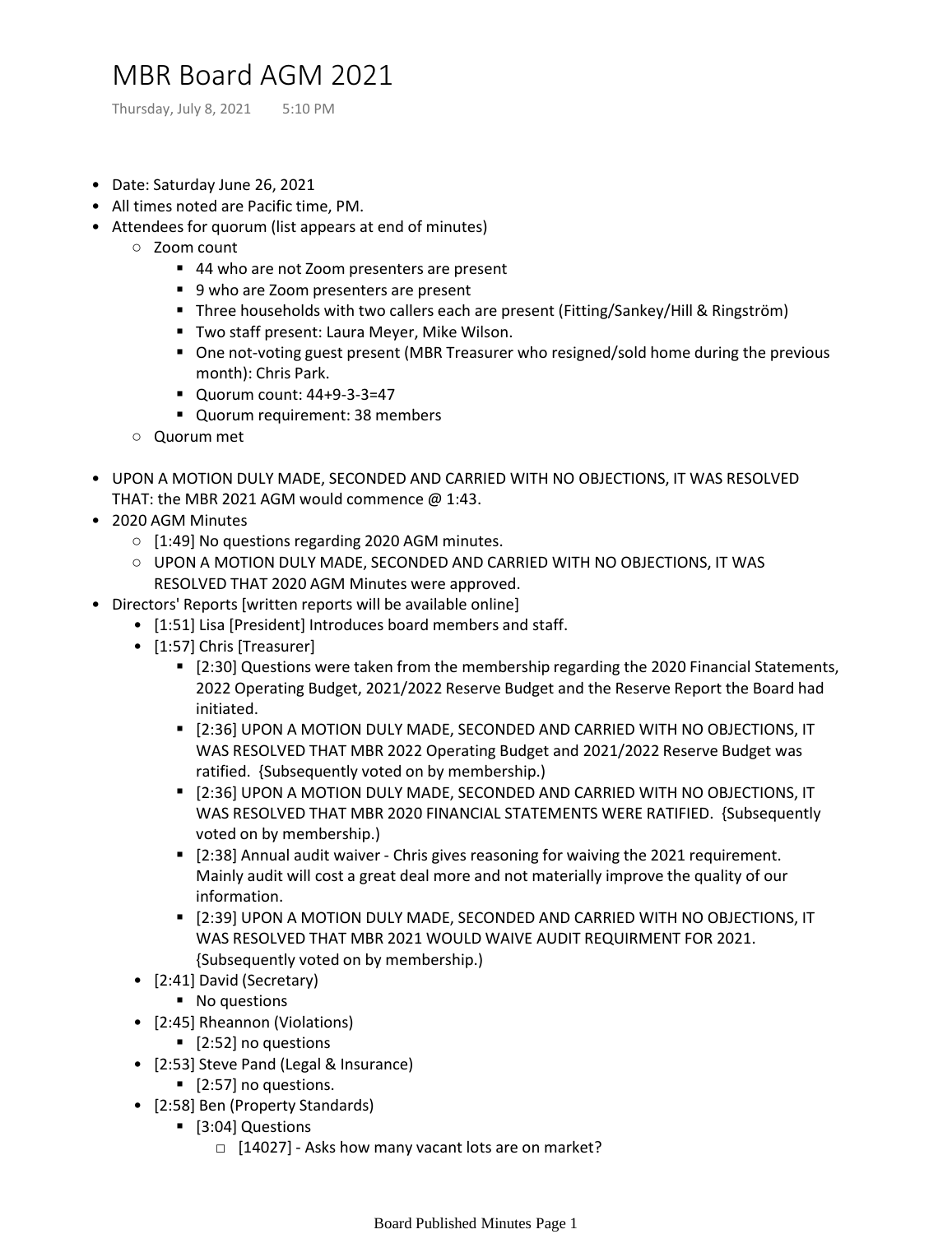- □ [14058] What do we do about derelict properties? Messy property on Canyon lane. Ben explains how COVID (and the inability for Canadians to get to Whatcom County) has resulted in some properties getting less care than usual and how MBR has tried to take this into consideration by not being overly harsh on property landscaping/care.
- $\Box$  [19035] Appreciates how things are being handled
- $\Box$  Rheannon Reiterates that the Rim is being patient with people who can't get here to take care of properties.
- □ [17012] Wants to know whether anyone reaching out to BC owners?
- [3:11] Rip (Grounds and Maintenance)
	- [3:16] Michael Wilson (new Community Manager) gives overview of clubhouse and settling / structural problems.
	- Questions
		- □ [3:24] [17012] Why is the clubhouse location a problem? Isn't it on the drain field?
			- Michael: We would not be allowed to build it today due to it being right on Glacier Creek, but it is grandfathered.
		- □ [3:26] [22015] Is clubhouse structure at risk?
			- ◆ Michael: yes.
		- □ [3:26] [19036] Advocates for more speed bumps in the rim. Also mentions that upper level of clubhouse is built on fill. Also adds that maybe records are in clubhouse attic.
			- $\bullet$  Rip says they are looking at more speedbumps.
		- $\Box$  [3:29] [16047] Says she used to be social director, and it is obvious that previous people didn't do what was needed to be done to fix the clubhouse problem in 2009.
		- $\Box$   $[3:31]$  ["anonymous attendee"] asks if clubhouse could be remodeled to fix it.
			- Michael and Rip say we need to investigate.
		- $\Box$  [3:34] [15028] Asks why, since WA State opens up June 30, we need to do anything special to open pool?
			- Rip explains that WA-DOH has not updated requirements and also we have the issue of handwashing / showering / entry access.
		- $\Box$   $[3:36]$   $[14027]$  asks if we can borrow money cheaply to fix clubhouse.
			- No real answer to this question.
- [3:39] Sheri -
	- Question:
		- $\Box$  [3:49] [14058] asks if we are comfy with security profile of site/ Sheri says yes.
- [3:54] Done w/ directors reports
- [3:55] Chris Park, previous Treasurer, departs meeting.
- Introduction of MBR Staff -
	- Chris Starks, Laura, Michael, Kenny
- [3:57] Potential New Board Members [1 minute presentation, per]. Checkmark indicates present and gave short introduction.
	- ✓ [3:58] Rip
	- ✓ [3:59] Steve Pand
	- ✓ [4:00] Ben Williamson
	- $\circ \checkmark$  [4:01] Eric Sankey
	- [4:02] Algela Urso Not present
	- ✓ [4:02] Arnost Fronek
	- $\circ \checkmark$  [4:03] Dawn Chaplin
	- [4:04] Tom Burfield Not present
	- ✓ [4:05] Heather Hofmeister
	- ✓ [4:06] Steven Weinreich
	- $\circ \checkmark$  [4:07] Rob Woods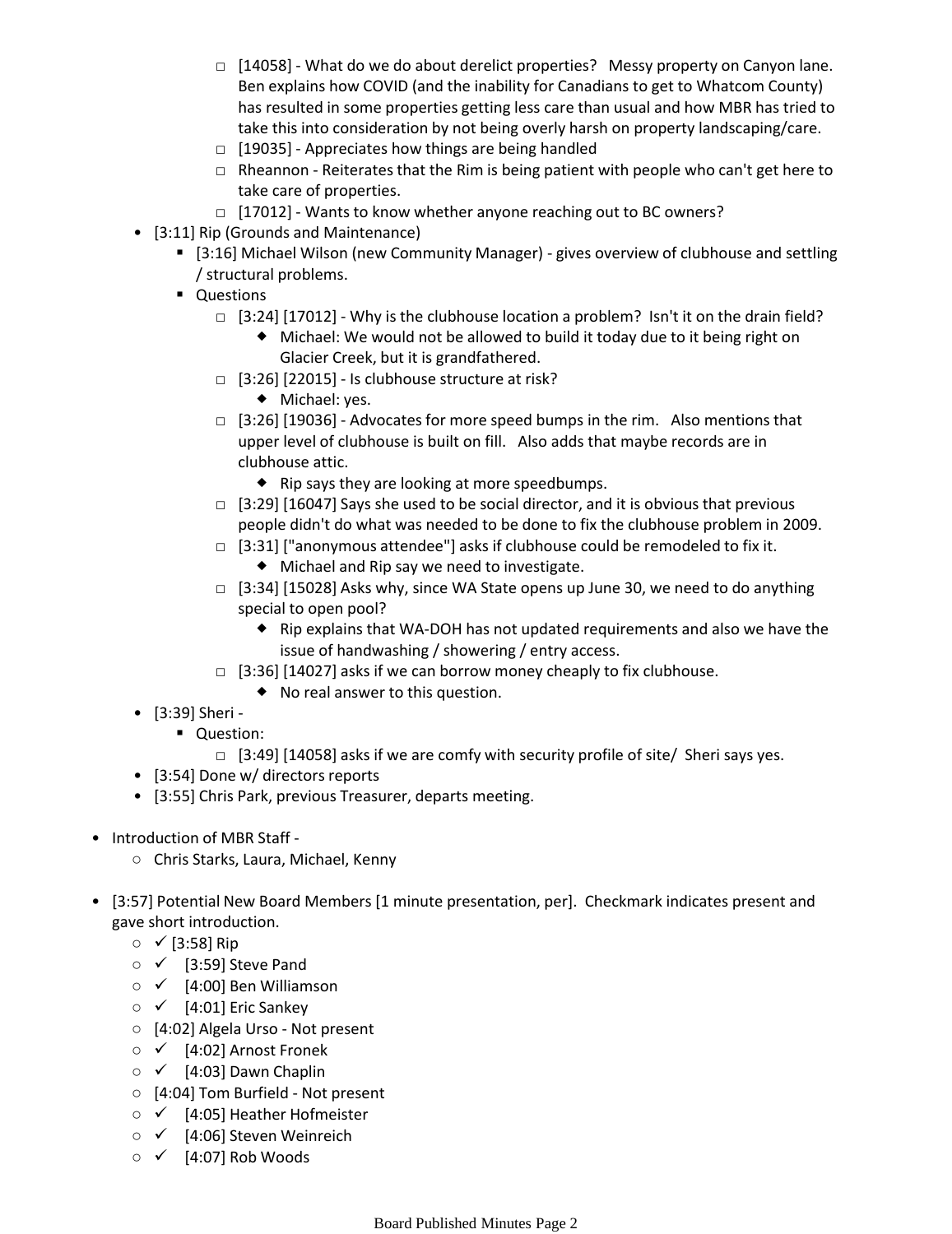- $\circ \checkmark$  [4:08] Jenn Vintz
- Additional last-minute nominee
	- [4:10] Marsha Wilson 2014 resident, loves it here, would like to volunteer.
- Nominations:
	- UPON A MOTION DULY MADE, SECONDED AND CARRIED WITH NO OBJECTIONS, IT WAS RESOLVED THAT EACH MEMBER APPLYING FOR DIRECTOR POSITION WOULD BE ADDED TO VOTING LIST.
- Bylaw questions
	- [19035] Wants to know why new construction projects need to be presented to board and also liaise w/ Property Standards. Steve responds that it is needed as a check and balance to make sure there is consistency.
	- [11098] Why president serves two years? Question not clear.
	- [19036] = Section 9, property rental and home based businesses: believes rentals are business activity which is not allowed at MBR; also that rentals are source of most problems at the Rim. Does not believe this is a bylaw change only, due to call-out in covenants. This is all around business activity issue.

This is a long discussed topic. RCW prohibit HOAs from restricting owners from most use of their homes without a supermajority, which includes every effected member. While we have a restriction in our covenants that declares residential purposes as being allowed, the same section precludes business and commercial activities. Given that RCW 64.34.264(4) prohibits the restriction outlined in our covenants, the fact that the Rim has not tried to enforce it over a long period of time, the issue is moot.

- [19035] Asks if bylaw voting will be done piecemeal or all or none? Steve confirms piecemeal.
- [16047] [Out of order, as we are discussing bylaw proposals.] Wants to know if she is still social director? Wants to know why there isn't \$300 sitting in social account. Note: Member is currently not on board. Social Director position never actually existed in our bylaws, therefore there is no Social Director position.
- [4:25] Power Failure in Glacier. Meeting is suspended.
- [4:30] Power resumed, and we are back online, and meeting resumes.
- $\circ$  [4:30] UPON A MOTION DULY MADE, SECONDED AND CARRIED WITH NO OBJECTIONS, IT WAS RESOLVED THAT BYLAW CHANGES AS OUTLINED WOULD APPEAR ON ELECTRONIC BALLOT.
- $\circ$  [4:32] [19036] High speed internet: why aren't we getting it?
	- David and others: Ziply wanted a multi-million dollar, three-year guarantee from the Rim with the Rim taking all credit risk. Installation in Snowwater is inexpensive due to that complex being multi-unit apartment buildings.
- [4:36] [19035 #1] Wants to know why attorney opinion regarding whether it was okay for people from same household on the board is covered under attorney client privilege.
	- Steve: this happened before Steve's time. He would need to review this. Member is upset that membership can't review all legal opinions that MBR paid to have rendered.
	- Lisa: by instructions of our attorney, the opinion is under A/C priv.
- [4:43] [19035 #2] Question of proxy voting. Can people still give others their proxies?
	- Sheri explains that proxies can be shared simply by forwarding the email received to the another person.
- [4:48] [12039] When everything is operational again why can't we charge short term renters to use facilities to make money?
	- Note: allowing short-term renters to use clubhouse and pool is a contentious issue that has been discussed over-and-over. Each time it's voted in historically, the vote has been to not allow s/t renters to use MBR facilities.
- [4:49] [19035 #1] Was Dick's earlier question on covenants answered?
	- Note: Steve said earlier he would look into this.
- [4:50] [17012] more on whole renter use of pool issue.... Eight people staying in a single house; lots of load on clubhouse and doesn't want to share w/ profiteers.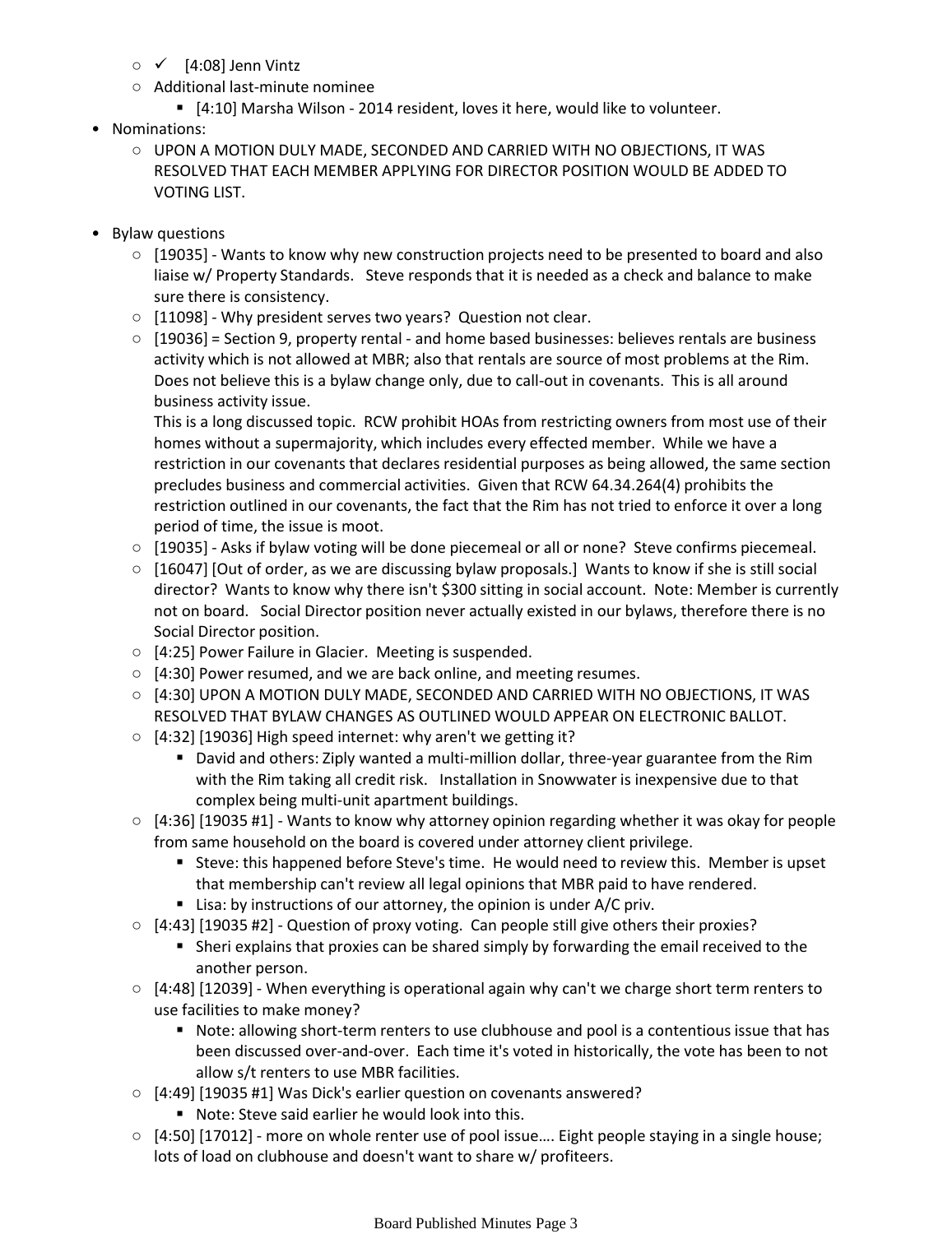- Lisa says maybe have a subcommittee to investigate.
- [4:53PM] UPON A MOTION DULY MADE, SECONDED AND CARRIED WITH NO OBJECTIONS: the MBR 2021 AGM is adjourned.

## **RESULTS OF ONLINE VOTING AS AMMENDED TO MINUTES OF 2021 AGM**

- RESULTS OF ONLINE VOTING: 98 ballots submitted of 362 eligible voters
	- Yes I approve the 2020 Financials as presented: 87 votes (100.0%)
	- Yes I approve the 2022 Operating Budget and the Capital Reserve Funding Plan: 86 votes (96.6%)
	- Yes I approve the proposal to waive the 2021 MBRCC financial statement audit: 85 votes (95.5%)
	- Yes I approve the proposed changes to Article III: 72 votes (80.0%)
	- Yes I approve the proposed changes to Article IV: 88 votes (97.8%)
	- Yes I approve the proposed changes to Article IX: 72 votes (79.1%)
	- Yes I approve the proposed changes to Article XIV: 69 votes (75.0%)
- RESULTS OF ONLINE VOTING FOR DIRECTOR SEATS
	- Steve Pand currently Legal & Insurance Director (interim): 78 votes (13.4%)
	- Ben -Willamson currently Property Standards Director (interim): 78 votes (13.4%)
	- Rip Robbins currently Grounds & Maintenance Director: 76 votes (13.1%)
	- Arnost Fronek: 46 votes (7.9%)
	- Rod Woods: 57 votes (9.8%)
	- Eric Sankey: 38 votes (6.6%)
	- Dawn Chaplin: 37 votes (6.4%)

## **ATTENDEES PRESENT AT QUROM COUNT**

## ATTENDEE LIST @ QURUM COUNT W/O DUPES

Arnost Fronek barb korducki Ben Williamson Bob Smith Brad Roberts Brian Nicholson Brian Smith Bridget Provalenko Catherine Fitting CHRIS Fitting Damian Provalenko David CLEMENTS David Hill Dawn Chaplin Doris Horvath Eric Sankey Frances Titus Heather Hofmeister Jeff Van Horn Jen Martin JENNIFER GRIFFITH Jennifer Vinz Joel Leppala Kathryn Clouse